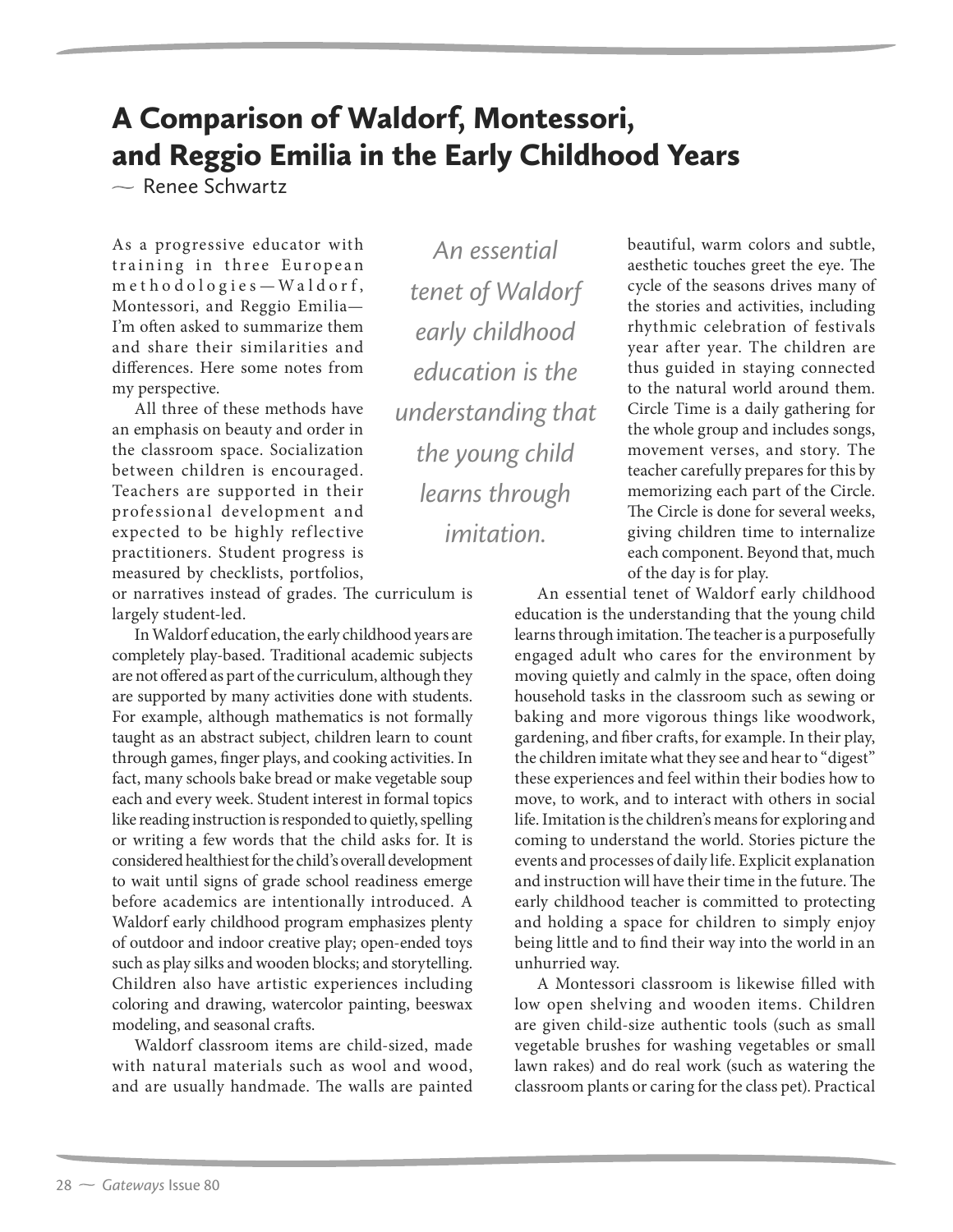Life, including the social Graces & Courtesies, is an important part of the Montessori curriculum. Children learn table washing, silver polishing, and how to do various kinds of fasteners on their clothing. There are also Sensorial materials which help hone each of the senses—touch, smell, taste, temperature, vision, etc.

A Montessori environment seeks to give the child as much independence as possible, as this is considered respectful to the child. Montessori classrooms are based on a foundation of three things: a prepared teacher, a prepared environment, and freedom with responsibility. The classroom is itself considered to be one of the teachers, and activities are set up which children can do independently once they receive a lesson. Children are expected to plan

their own day: choosing activities which interest them, getting them out carefully, completing them correctly and without disturbing others, and putting them back properly on the shelf. Teachers move about the classroom, giving frequent one-on-one or small group lessons to students as they are ready for new concepts or new materials. The teacher documents what each child is working on. Work is placed on a tray or on a woven cloth mat so that each child's workspace is delineated from another's. Children may work alone or with friends. They practice self-regulation by balancing the variety of activities they do in a day, not disturbing the work placed on someone else's tray or mat, and getting the materials out and putting them back correctly. There is no emphasis in Montessori on free imaginative play. The Art experiences given to children are often Artist Studies where students learn to identify the work of different great artists based on their style.

There are math and literacy and geography materials in a Montessori early childhood classroom,

*Montessori classrooms are based on a foundation of three things: a prepared teacher, a prepared environment, and freedom with responsibility.*

which the children are given lessons on and expected to put into their daily plan. The lessons have a set progression. For example, the Sandpaper Letters would come before the Movable Alphabet. One popular literacy activity is the Farm. A farm scene with a beautiful farmhouse and animals is in one corner of the classroom and this would, at first glance, look quite similar to a Waldorf play material. In Montessori, however, the children use a Movable Alphabet (each letter of the alphabet carved of wood or written on an individual slip of paper) to spell the name of each item on the farm. The child would place an item, such as a sheep, on the mat and lay down the wooden letters or slips of paper to attempt to spell the word. The advantage of the Movable Alphabet is that a child can easily change his or

her mind and replace some of the letters with others while spelling. The children would then check his or her work to determine if it is correct.

In Montessori classrooms, each classroom material or lesson is referred to as a "work." Dr. Montessori observed that, when given the choice between free play and working side-by-side with adults engaging in or mimicking their purposeful work, students chose the latter. Therefore, she set up her school environments to meet this desire for work that was authentic and true. Similar to Waldorf, Montessori programs for adolescents often try to take place on a working farm. Dr. Montessori also believed that children should be given scientifically accurate facts (explained in a way suitable to their age) and the correct nomenclature for all terminology from the very beginning. The first lesson for the first day of Grade One is the Big Bang.

Math materials include large wooden cabinets of Colored Bead Chains used for skip counting, as well as Golden Bead Material for making numbers and doing computation (unit beads, ten bars made of ten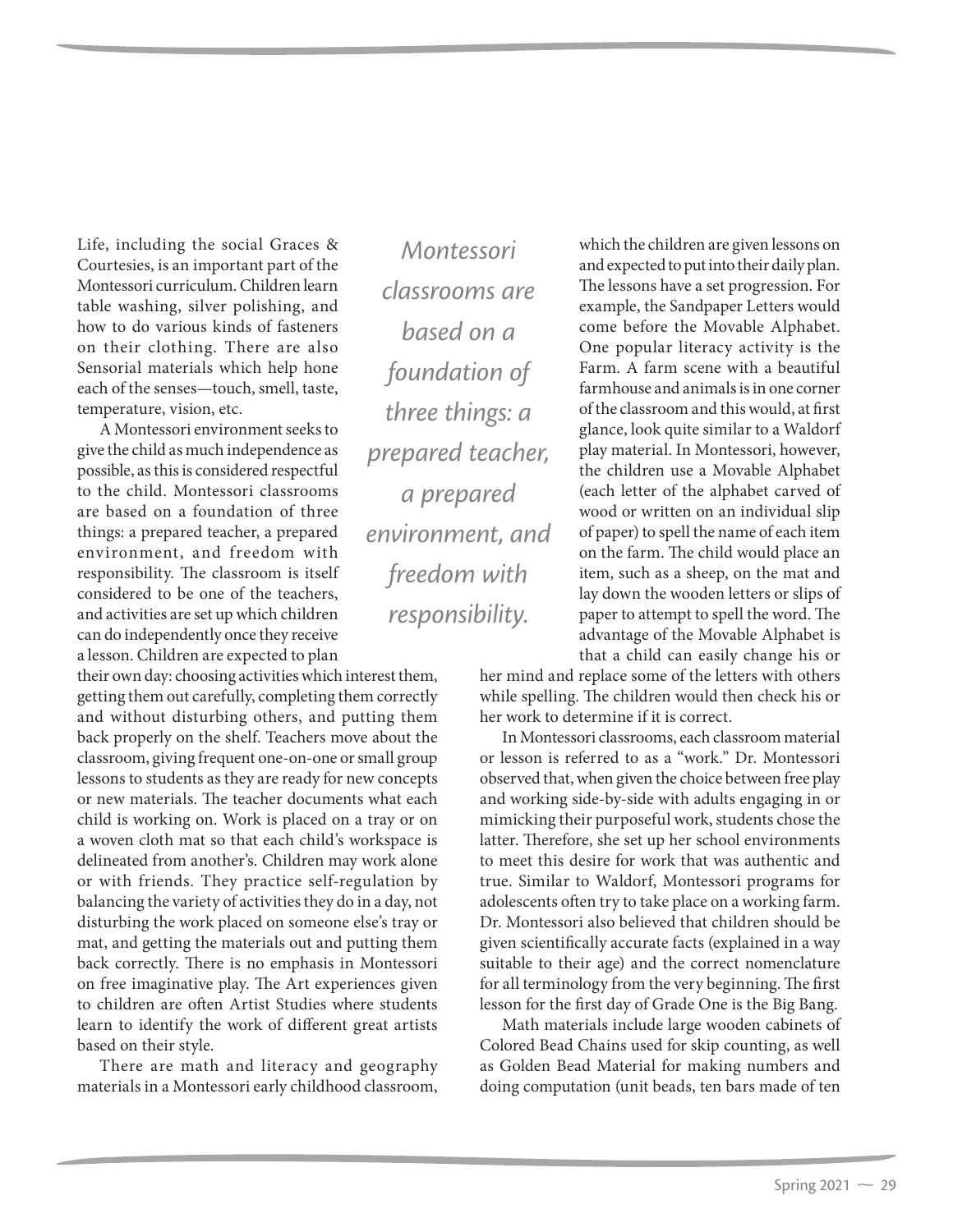unit beads wired together, hundred squares, and thousand cubes). These materials are very concrete, since a thousand cube is literally the size of a thousand of the golden beads. Dr. Montessori believed that if a material was broken or missing some of its pieces it should be removed from the classroom until it was repaired or replaced. She felt the children should be surrounded by purposeful order at all times.

Geography lessons include making landforms and water features using trays with pre-made high and low places to which colored water is added. A favorite is the Colored Globe of the Continents, which shows each continent mass simply as a color; prior to this comes the Sandpaper Globe which shows the difference between land masses and water by having the landmasses made of sandpaper. In

this way the child moves from a more concrete tactile experience of the globe to a more abstract visual experience.

Dr. Montessori, the first woman doctor in Italy, was a well-regarded Italian pediatrician who was asked to create curriculum materials based on her expertise in child development. Every series of materials which she designed moves carefully and sequentially from more concrete to more abstract. Montessori classrooms are mixed-age within a three-year span, corresponding to what Dr. Montessori termed the "planes of development" of 3-6, 6-9, and 9-12. Teachers give students the next lesson along the progression towards abstraction within their own schedule.

Although Montessori and Waldorf early childhood classrooms are both open and tidy, allow students to move around and socialize freely, utilize natural materials and child-size tools, the closed-ended nature of the Montessori materials, the emphasis on academic work, and the responsibility of each child to plan his or her day are the key philosophical differences.

*Reggio is famous for the "hundred languages of children," where every possible mode of artistic and creative expression is considered equal to the other and encouraged.*

Reggio Emilia falls somewhere between Waldorf and Montessori on many of these points. This is a good fit for families who want an artistic, child-led model that also incorporates the possibility of direct academic content.

Reggio is famous for the "hundred languages of children," where every possible mode of artistic and creative expression is considered equal to the other and encouraged. Respect for the child, curiosity and wonder, and joyful learning are key. Like Montessori, however, this freedom of choice does not result in a disorganized free-forall. The curriculum is completely child-led and designed to unfold over time at a thoughtful pace. The center of a Reggio school is the *atelier*, which is like an enormous, beautifully organized shared art room for all of the classrooms, which encircle it like

the spokes of a wheel. In the *atelier* is the *atelierista* who is a trained artist. Each classroom has two teachers, one with a background as an educator and a second with a background as a professional artist.

Multiple classroom teachers are absolutely essential in Reggio because of the high importance placed on documentation. This documentation takes place in many ways and is used to encourage reflection on the part of the teachers as well as the students. Children are often photographed while doing their work, such as painting. The photograph of the work process and the painting itself would then be paired together. The child would, on a later day, be shown the painting and asked an open-ended question like, "What do you remember about this?" Whatever the child says would then be written down. Beautiful wall displays are created along the hallways in a Reggio school, with student artwork alongside the photos of the artistic process and their own words. The art displays would be based around a theme that the children are studying, such as shadows or self-portraits.